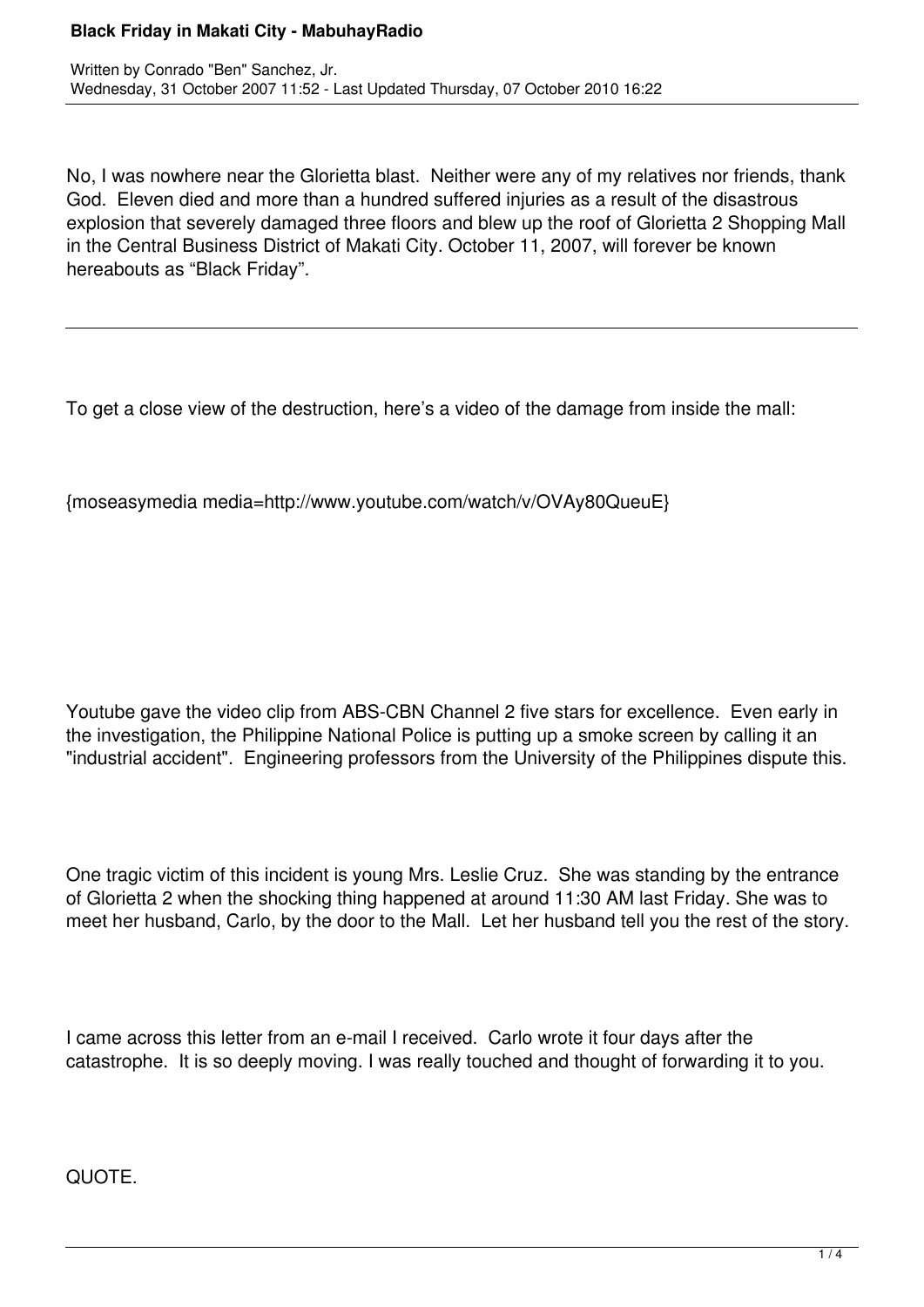## **Black Friday in Makati City - MabuhayRadio**

23 October 2007 From Carlo Cruz

Good day everyone,

I wish I were writing under different circumstances. I would like to inform you that my wife Leslie Cruz was one of the fatalities in the Glorietta 2 Mall bombing in Makati City, Philippines. She was supposed to have a minor out-patient surgery at Makati Medical Center at 2:30 PM.

I had taken a leave from work to accompany her there. We dropped off our daughter, Amber, at my parents' place in Quezon City at around 10 AM. We then proceeded to Makati arriving there at 12:30 PM. Since she had been fasting in preparation for her procedure, she wanted to move around so she could listen to some music while I grabbed a bite to eat. We parked at the basement of Park Square 2, and headed for the Glorietta 2 entrance. After parting at the top of the escalator, she turned right toward Filbar's while I went left in the direction of the restaurants. That was the last time I saw her.

Around 1:20 PM, she had called me so that we can meet at the Glorietta 2 exit just in time to make her appointment. As I made my way there from Glorietta 1 through the connecting hallways, and was about to turn the corner, I heard two deep thumps and the shock-wave from the blast hit me. At that moment my heart dropped as I knew that the origin of the blast came from the same place where we were supposed to meet. I tried getting to where my wife was, but the dust was too much and it was as if I was staring at a white wall.

I still tried to convince myself that she was able to make it out, and that after ringing her mobile without a response only meant that she dropped it in the confusion. After six hours of searching from Makati Med to Ospital ng Makati, the blast site, and back again to MMC (Makati Medical Center) – with the help of all the people I could get hold of, that I was able to get confirmation about what state my wife was in.

My Dad and Uncle signaled me in from the ER of MMC. My Uncle (who's a doctor) asked me to describe Leslie's appearance to another group of doctors. I saw in the eyes of one that the description made sense. The doctors huddled together and then brought me to a small examination room. It was only through a digital camera that I was able to confirm (and deny) that Leslie was indeed gone.

I have so many regrets. I should have met her sooner. I should have run instead of walking briskly. I shouldn't have parked where I did. I should have braved the dust and went into the blast site. I should have ...

Today is the fourth day. It is still terribly difficult to breathe, let alone wake up realizing that your source of strength, your best friend doesn't lie beside you on your bed. This is my deepest worry: What shall I tell Amber when she starts asking for her Mama?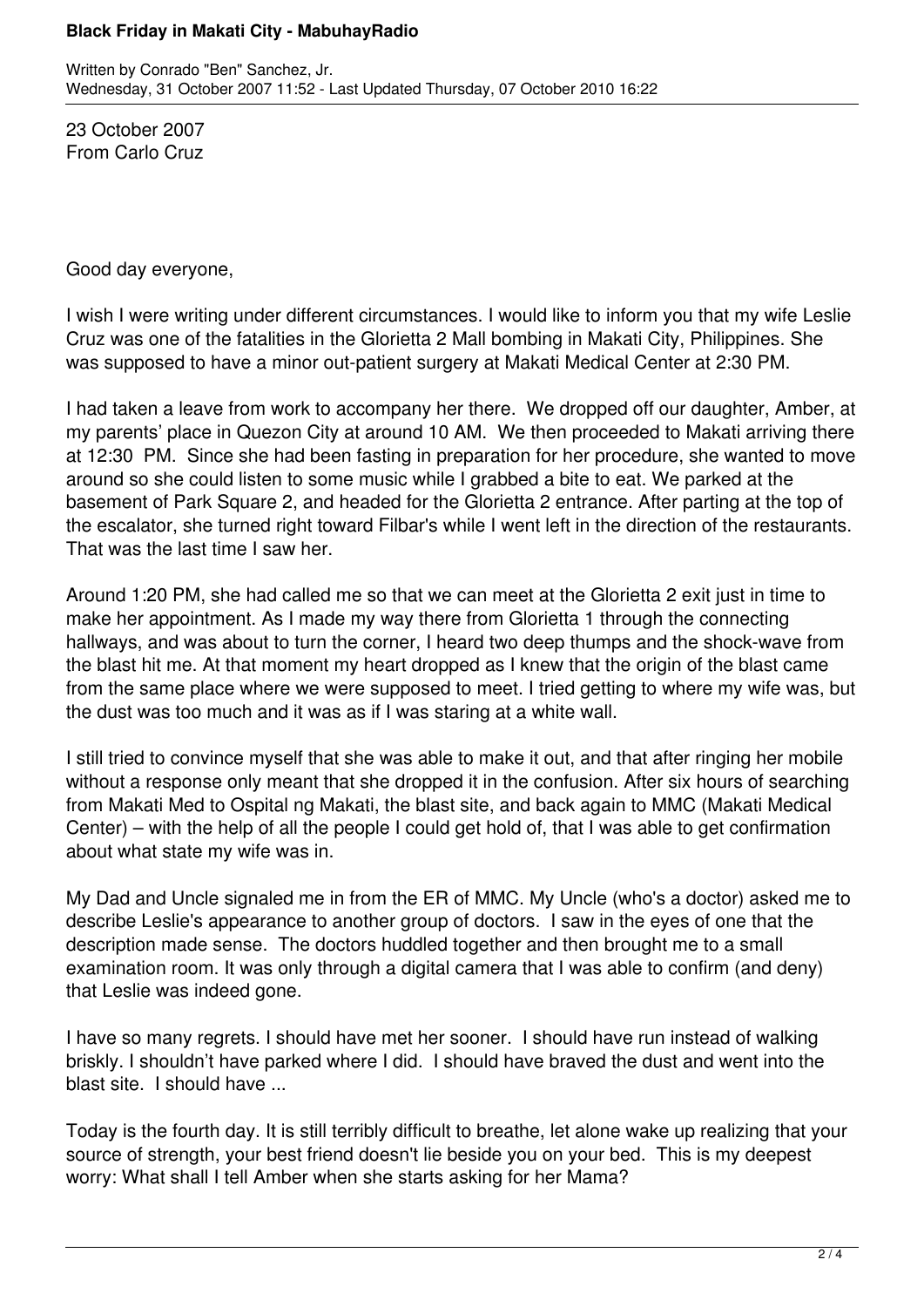## **Black Friday in Makati City - MabuhayRadio**

I am glad that Amber's too young to understand the loss and pain. In time I would like to tell her the details of how her mother died, but more importantly I would like to raise her the way her mother lived – a loving person, strong willed, decisive, caring, and nurturing. She has always cared for her family and friends, and sacrificed her career to become a full time mom and home maker.

Like other couples we had our ups and downs – none of which I regret not going through. The sweet is never as sweet without the sour. For almost four years of marriage, we've finally hit our balance in life only to be taken away in an instant. I have no regrets about our marriage. She has loved me and Amber beyond her capacity. I will always love her.

It is the first time I write my e-group as I've lurked and watched e-mails being sent to and fro. For all the couples here, all I want now is for them to cherish each moment spent with their loved ones. Pretty simple to say; very easy to take for granted.

Thank you all for your prayers. I would still like to ask you to please include Leslie in them until her fortieth day so that the path to God's kingdom is well lit and she is no longer in the dark.

Sincerely, Carlo Cruz UNQUOTE.

Let us pray for Leslie, Carlo and Amber and the many, many more victims whose lives were cut short through senseless acts of violence. Let us also pray that the barbarian bombers with evil intentions be touched by God's grace and be converted.

Take every opportunity to express your love and appreciation, especially to those who matter most to you – lest you lose your chance.

The bottom line tells us that eternity smiles on the good ones.

Editor's Note: The columnist can be reached at